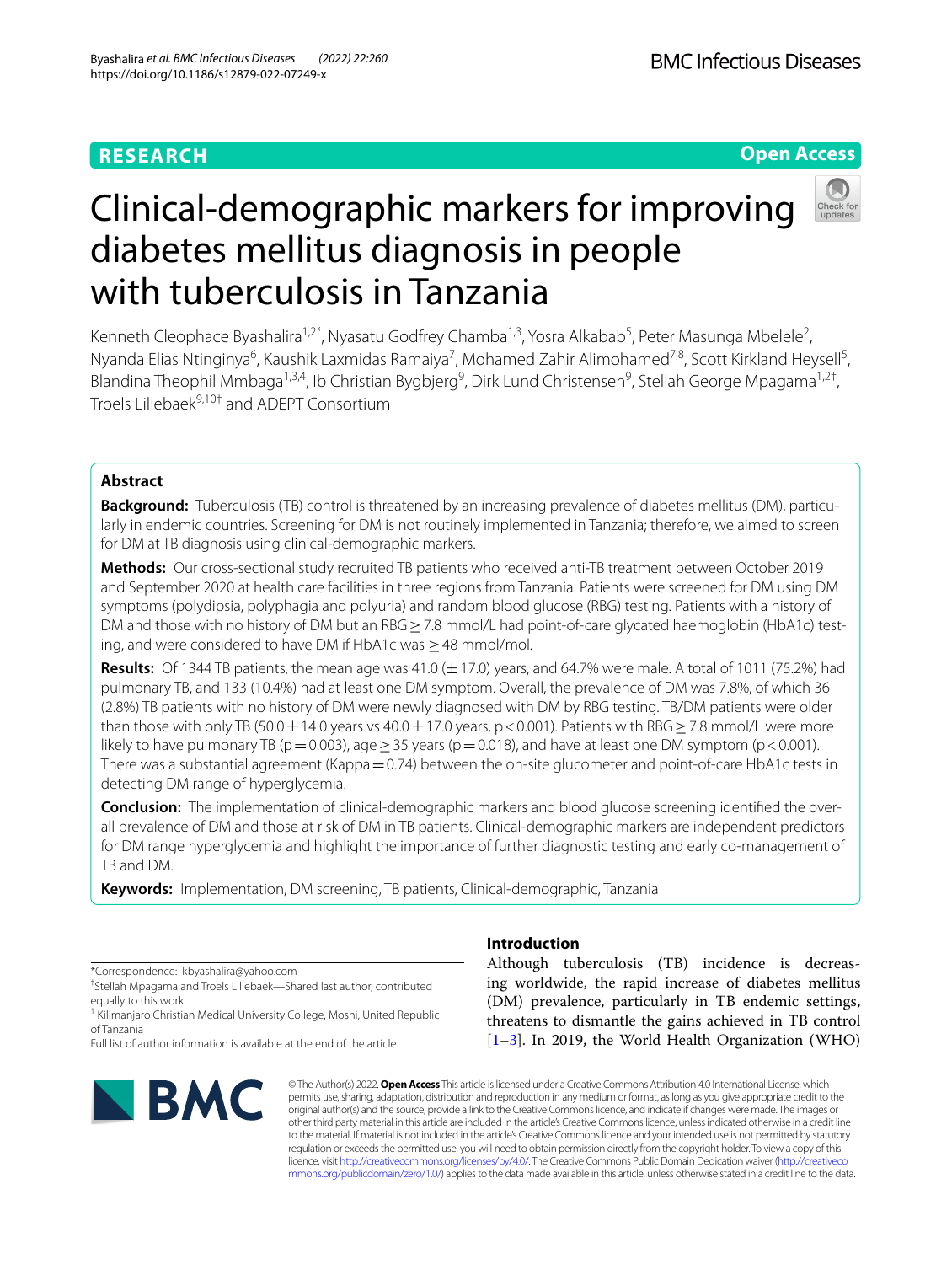estimated 10 million people had active TB disease [\[4](#page-8-2)]. In the same year, 15% of individuals with TB had DM [\[5](#page-8-3), [6\]](#page-8-4). In sub-Sahara Africa, the burden of TB is estimated to be 2.5 million, of which dual TB/DM contributes 9.0%  $[7, 8]$  $[7, 8]$  $[7, 8]$  $[7, 8]$  $[7, 8]$ . There has been a reported a three-fold increased risk of developing active TB for individuals with DM compared to those without  $[9, 10]$  $[9, 10]$  $[9, 10]$  $[9, 10]$ , a dual TB/DM disease contributing to poor TB treatment outcomes including increased treatment failures and increased mortality [\[9](#page-8-7), [11\]](#page-8-9). Additionally, the clinical presentation of TB symptoms is reportedly more frequently non-specifc for dual TB/DM disease resulting in delayed presentation and/or recognition by providers for testing [[2,](#page-8-10) [12\]](#page-8-11). Despite the 2011 WHO recommendation of bidirectional screening for both DM and TB, most TB endemic settings, including Tanzania [[13\]](#page-8-12), have not fully implemented this practice in clinical settings [\[14](#page-8-13), [15\]](#page-8-14). Tanzania has adopted WHO guidance and developed a local guideline for collaborative TB and DM care activities, including recommendations for bidirectional screening of TB and DM epidemics [[13\]](#page-8-12), however potential barriers to practical implementation include a lack of training of health care providers, a lack of availability of DM diagnostic tools such as glucometers at TB clinics, and a lack of studied beneft of any implementation approach [[5](#page-8-3), [14](#page-8-13)–[16\]](#page-8-15). For instance, a readiness assessment conducted in Tanzania found less than one-third of health care providers possessed skills for TB/DM diagnosis and co-management, and only 7% of 30 health facilities at various levels (health centres, districts hospitals and regional referral hospitals) had glucometers accessible for TB clinics. There were no organized bidirectional TB and DM services at any of the health care facilities [\[15](#page-8-14), [17\]](#page-8-16).

In response to the stark fndings of the readiness assessment, we designed an Adaptive Disease control Expert Programme model in Tanzania (ADEPT) to guide the country to integrate DM screening and care into the TB health care services [\[18](#page-8-17)]. Our initial plan included integrating dual screening and linkage of TB and DM in the health system, and increasing the training of health care providers regarding DM screening using diagnostic equipment such as glucometers with gluco-strips and glycated haemoglobin (HbA1c) at various levels of health facilities  $[18]$  $[18]$ . The aim was to perform DM screening at the TB clinic according to the Ministry of Health, Community Development, Gender, Elderly and Children's national guideline for TB/DM collaborative care [\[13](#page-8-12)].

However, Tanzania is a low-middle income country, with the majority of people with TB living in considerable poverty [[15\]](#page-8-14). Systems of TB care are guided by restricted budgets and the allocation of resources determined well in advance of distribution  $[19]$  $[19]$ . Strategies to more effectively implement a TB/DM diagnostic and management guideline are therefore of utmost importance. The current algorithm for TB/DM diagnosis has not been formally studied in Tanzania and is somewhat based on extrapolation from other recommendations on the topic. Additionally, the current algorithm does not include steps for potential triage, such as questions related to the classical symptoms of advanced DM disease, polyphagia, polydipsia, and polyuria that signify intracellular glucose deficiency  $[20]$  $[20]$ . Furthermore, there are no age-specific recommendations for DM screening among active TB patients in Tanzania, as suggested in other countries such as India, to increase the detection of DM in older age individuals in whom DM is more common [\[21](#page-8-20)]. We, therefore, sought to assess the feasibility and yield of DM screening in active TB patients across all health facilities in three diferent geographic regions in Tanzania based on other clinical and demographic characteristics for predicting DM range hyperglycaemia.

## **Methods**

### **Study settings**

The study was implemented in health facilities located in three regions in Tanzania: Dar es Salaam, Iringa and Kilimanjaro. Dar es Salaam is the largest city located in the Eastern zone of Tanzania, with an estimated population of 4.4 million inhabitants by the 2012 census [\[22](#page-8-21)] and an annual growth rate of 5.6% [[23\]](#page-8-22). Dar es Salaam is the major contributor to TB incidence, with 18% of the new TB patients diagnosed annually [\[24](#page-8-23)]. Iringa in southerncentral Tanzania has the 2nd highest TB incidence due to a higher HIV/AIDS prevalence rate. Kilimanjaro, located in northern Tanzania, has a high prevalence of glucose impairment in the general population of 21.7% [\[25](#page-8-24)], but importantly Kilimanjaro borders with Kenya to the north and supports migrant populations with diferent access to healthcare services.

#### **Study design and population**

The study employed a cross-sectional design to screen for DM in patients with active TB (both newly diagnosed TB and patients receiving TB treatment). The TB patients were defned based on the National Tuberculosis and Leprosy Program guideline in Tanzania. In each region, all TB patients of all forms, diagnosed from October 2019 to September 2020 (1 year), were included in our study. A total of 32 health facilities [regional referral hospitals ( $n=3$ ), district hospitals ( $n=7$ ) and health centres  $(n=22)$ ] offering TB diagnosis and treatment, with or without DM services, were systematically selected for DM screening procedures. The study was granted ethical approval by the Kilimanjaro Christian Medical University College (Ref No. 2482) and the National Institute for Medical Research in Tanzania (NIMR/HQ/R.8a/Vol.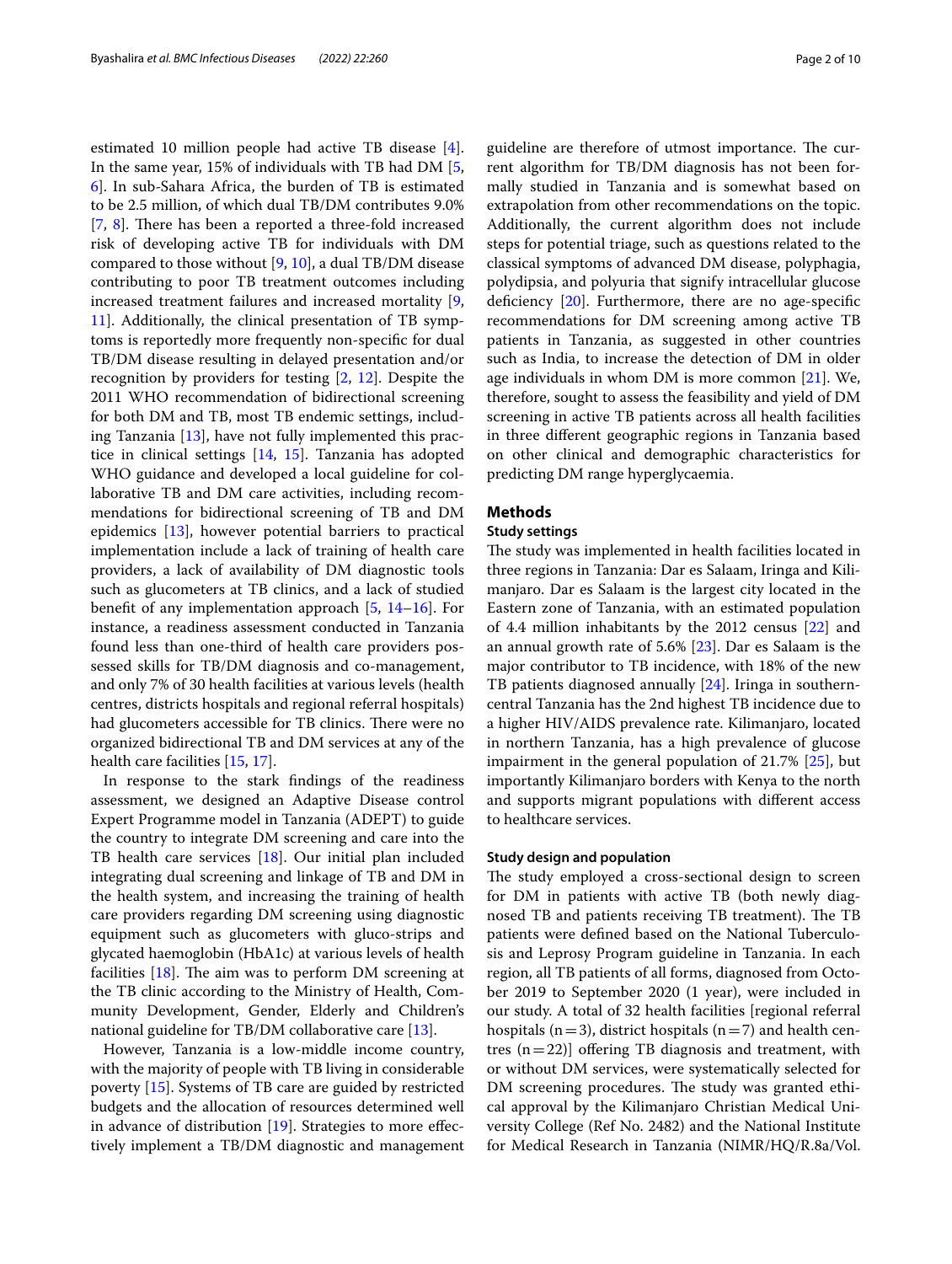IX/2988). Further permission to conduct this study was approved by the relevant institutional review board and local authorities in Dar es Salaam, Iringa and Kilimanjaro regions.

ADEPT is a programme, which aims to strengthen the health system in managing communicable and noncommunicable diseases using TB/DM as a case study in Tanzania. Before the implementation, we used a stepwise training approach for knowledge and skills improvement for the health care providers as described in the ADEPT model [[18\]](#page-8-17). In brief, health care providers (medical doctors and nurse officers) from the implementation sites were trained using both web-based and face-to-face modules to acquire theoretical and clinical skills on the objectives, methodology and procedures. At the same time, their competencies are being accessed using predefned criteria [\[18](#page-8-17)]. Additionally, each of the health facilities was issued a diabetes screening kit containing; a POC glucometer machine with glucose test strips (GlucoPlus<sup>™</sup> Inc; 2323 Halpern, Ville St-Laurent, Canada), and HbA1c analyser (HemoCue Hb1c 501 system- HemoCue AB;SE-262 23, Ängelholm, Sweden), a portable point of care device which is not afected by TB induced hyperglycaemia, and does not require a fasting state [\[2](#page-8-10)] with HbA1c cartridges. Printed screening algorithms also guided health care providers for DM screening in patients with TB. All the tools were free of charge supplied by the ADEPT programme.

#### **DM screening procedures in patients with TB**

All registered TB patients were asked if they had a known history of DM and were prescribed DM medications. In patients with a known history of DM, medical charts were reviewed to confrm the prescribed DM medications, followed by a point of care (POC) HbA1c testing to assess their glycaemic severity regardless of whether they had been prescribed DM medications. Patients were then provided context-tailored education about glycemic control and adherence strategies for TB and DM medications.

TB patients with no history of DM were asked about the presence or absence of any DM symptoms: polyphagia, polydipsia and polyuria [[2\]](#page-8-10), followed by random blood glucose (RBG) testing regardless of the presence or absence of DM symptoms, using the POC glucometer machine. We classifed patients' blood glucose levels as normal (RBG < 7.8 mmol/L), pre-DM (RBG > 7.8– 11.0 mmo/L) and DM ( $RBG \ge 11.1$  mmol/L) as per the International Diabetes Federation and the national TB/DM guidelines [[20](#page-8-19)]. Next, TB patients without a known history of DM who had RBG levels in either the pre-DM or DM range were ofered POC HbA1c testing. Validation of the HbA1c test was performed using control samples. Venous blood samples  $(4 \mu L)$  were collected using EDTA tubes and analysed within 5 min. HbA1c results were reported as mmol/mol and interpreted as  $<$  39 mmol/mol (normal), 39 to  $<$  48 mmol/ mol (pre-DM) and  $\geq$  48 mmol/mol as (DM) [[2\]](#page-8-10).

### **Data management and statistical analysis**

A standardized data sheet was used to collect patients' demographics and clinical information. De-identifed data and appropriate statistical methods were analysed with the IBM SPSS version 24 (IBM SPSS, Armonk, NY, USA). Mean with standard deviation (SD) or median with the 25th and 75th interquartile range (IQR) were used to summarize parametric and non-parametric continuous variables. Comparison of categorical variables such as frequencies and proportions of participants screened and diagnosed for normoglycaemia, hyperglycaemia (pre-DM or DM) were performed using the Pearson Chi-square or Fisher's exact test. Independent *t-*test and Mann–Whitney U-tests were used to compare parametric and non-parametric continuous variables, including age, weight, RBG, and HbA1c levels, respectively. A multivariate logistic regression analysis was performed to calculate the odds ratio (OR) with 95% confdence intervals (CI) for risk factors that predicted DM range RBG levels in patients without a history of DM. A p-value of < 0.05 was considered statistically signifcant.

#### **Results**

#### **Baseline characteristics of study participants**

7336 participants were registered at TB clinics from all recruitment sites during the study period (Fig. [1](#page-3-0)), including 4359 TB patients registered in Dar es Salaam study sites and 1384 TB patients from Iringa sites and 1593 patients in Kilimanjaro sites. Overall, DM screening from all the implementation sites was performed in 1344 (18.3%) TB patients and was included for the fnal analysis. Dar es Salaam region screened for DM in 744 (17.0%) of total TB patients registered in the area, Iringa screened 330 (23.8%), and Kilimanjaro 220 (13.8%).

Of the 1344 participants screened for DM, 870 (64.7%) were men, and the mean age was 41  $(\pm 17)$  $(\pm 17)$  $(\pm 17)$  years (Table 1). 1303 (96.9%) had no previous history of TB, 680 (50.6%) had bacteriologically positive TB disease diagnosed by Xpert MTB/RIF and/or sputum smear microscopy tests, and 335 (25%) were living with HIV, of which 308 (91.9%) were on antiretroviral therapy (ART). Furthermore, 69 (5.1%) TB patients reported a history of DM and were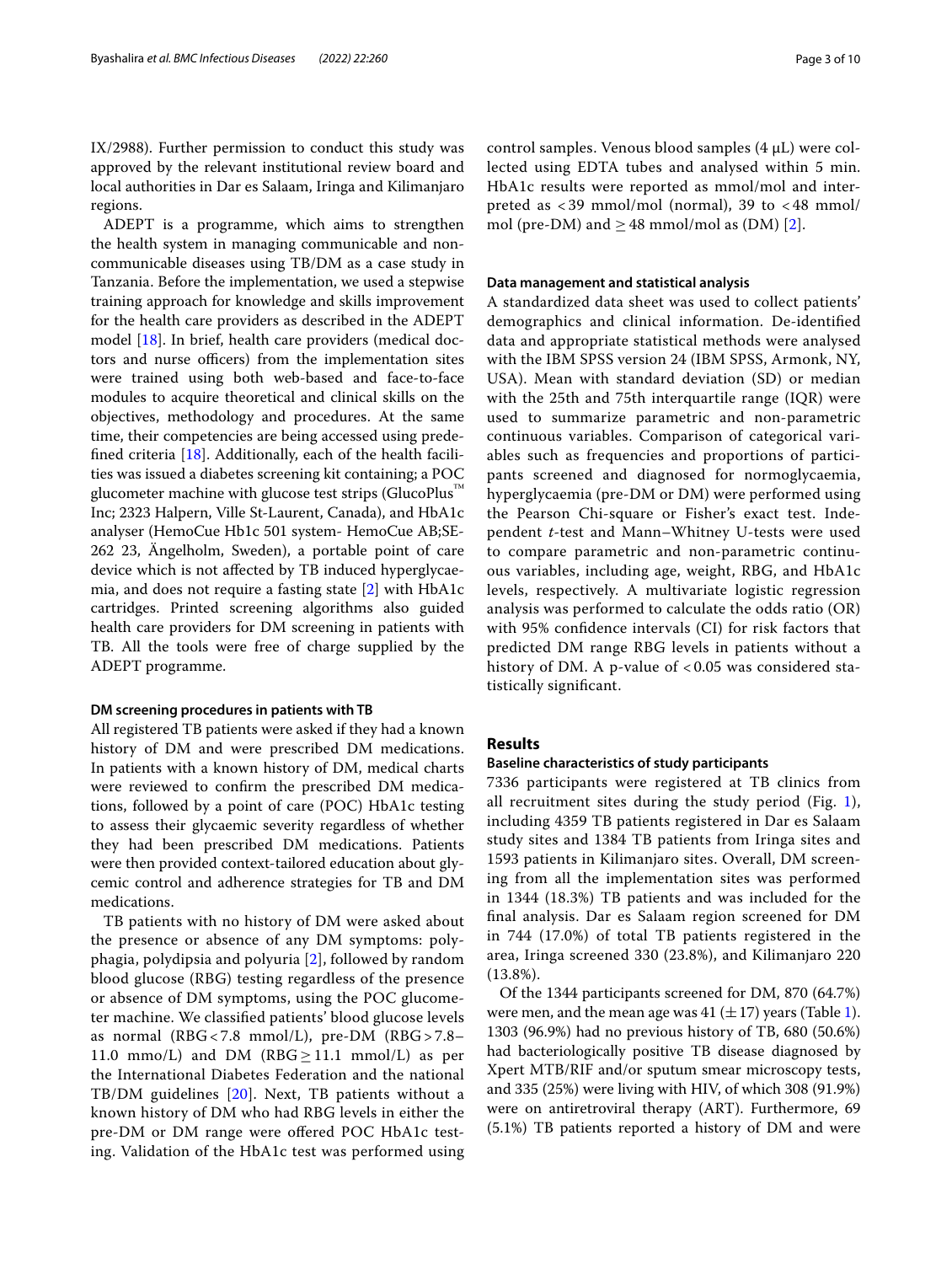Byashalira *et al. BMC Infectious Diseases (2022) 22:260* Page 4 of 10



<span id="page-3-0"></span>older compared to TB patients without a history of DM  $(50.0 \pm 15.0 \text{ versus } 41.0 \pm 17.0 \text{ years}, p < 0.001).$ 

## **Characteristics of TB participants without prior history of DM screened for diabetes using RBG levels**

The overall DM prevalence in 1344 participants was 7.8%  $(n=105)$ , including 36 (2.8%) with newly diagnosed DM patients by RBG testing. Table [2](#page-5-0) summarizes the clinical characteristics of 1275 TB patients without a known history of DM who were screened for DM symptoms, followed by RBG, and then HbA1c tests if the RBG was in the pre-DM or DM range. All 1275 had both symptom testing and RBG testing. Overall, 133 (10.4%) of the 1275 TB patients had at least one DM symptom, including polydipsia in 51 (4%), polyphagia 72 (5.6%) and polyuria in 99 (7.8%). RBG diagnosed DM and pre-DM range hyperglycaemia in 36 (2.8%) and 82 (6.4%) patients,

respectively. Of the people newly diagnosed with DM, Dar es Salaam region contributed 50.0%, Iringa and Kilimanjaro regions each contributed 25.0% of new DM cases. Furthermore, the sites in Dar es Salaam region, Iringa region, and Kilimanjaro region diagnosed DM in 18 (2.6%), 9 (2.8%), and 9 (4.4%) of the total TB patients screened for DM, respectively.

The mean age of participants with DM range glycaemia by RBG was  $(50.0 \pm 14.0)$  years, and their weight was significantly higher (61.0  $\pm$  16.0 kg) compared to TB patients with normal RBG levels  $(51.0 \pm 13.0 \text{ kg})$  (p=0.001). The proportion of pre-DM was signifcantly higher in men (78%) versus women (12%) compared to those with normoglycaemia ( $p=0.011$ ). Still, these differences were not signifcant when comparing those with DM range hyperglycaemia and normoglycaemia. Eighty-nine (75.4%) participants with DM and pre-DM were assessed for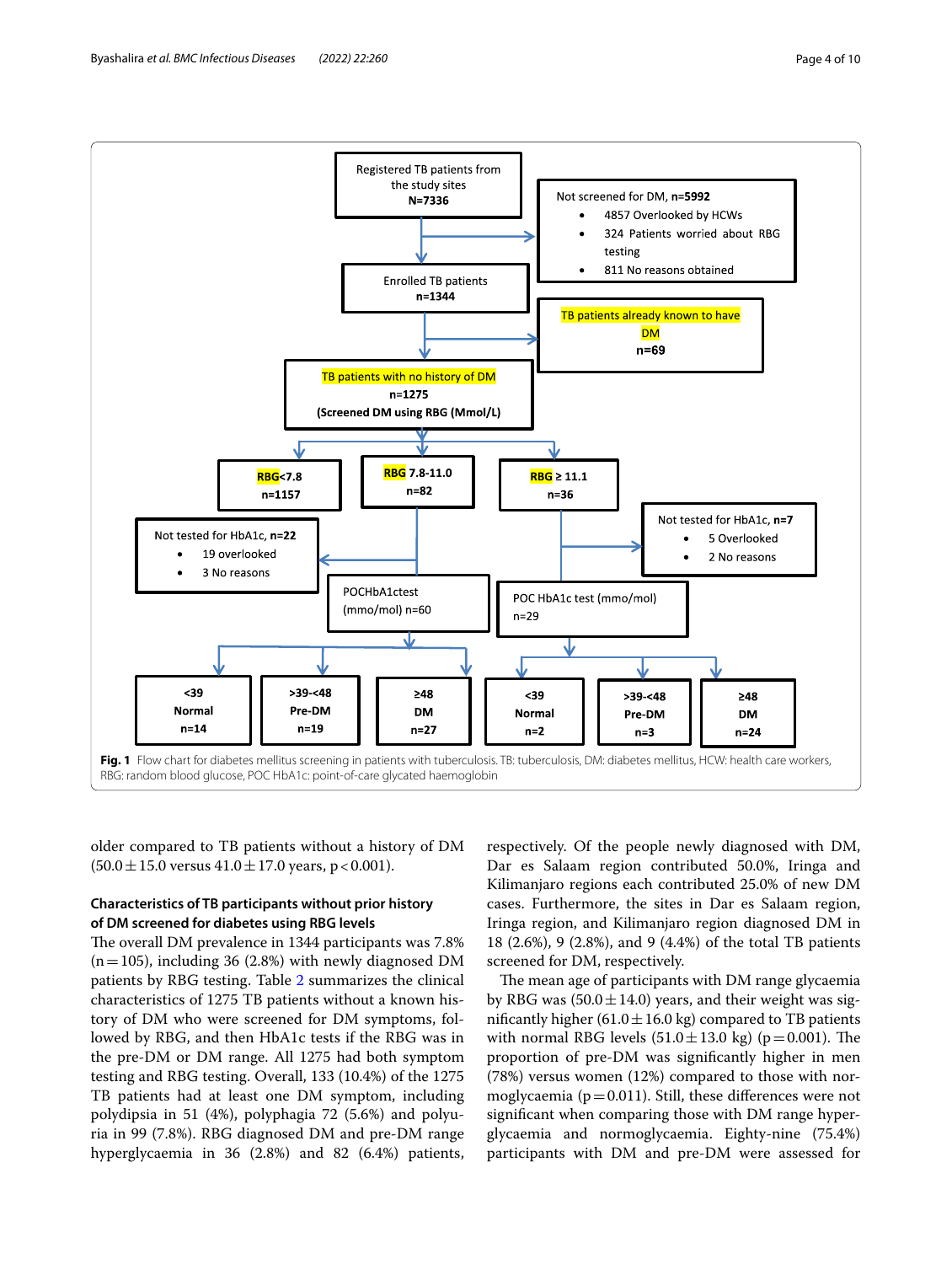| <b>Characteristics</b>                 | <b>Total</b><br>$N = 1344$ (%) | <b>History of DM</b><br>$N = 69(%)$ | No history of DM<br>$N = 1275(%)$ | p-value <sup>a</sup> |
|----------------------------------------|--------------------------------|-------------------------------------|-----------------------------------|----------------------|
| Mean age $(\pm SD)$ year               |                                | 50 $(\pm 15)$                       | 41 $(\pm 17)$                     | < 0.001              |
| Mean weight $(\pm SD)$ kg              |                                | 61 $(\pm 14)$                       | 52 ( $\pm$ 13)                    | < 0.001              |
| Sex                                    |                                |                                     |                                   |                      |
| Female                                 | 474 (35.3)                     | 31 (44.9)                           | 443 (34.7)                        | 0.085                |
| Male                                   | 870 (64.7)                     | 38 (55.1)                           | 832 (65.3)                        |                      |
| HIV status ( $n = 1342$ ) <sup>a</sup> |                                |                                     |                                   |                      |
| Positive                               | 335 (25.0)                     | 18 (26.5)                           | 317 (24.9)                        | 0.774                |
| Negative                               | 1007 (75.0)                    | 50 (73.5)                           | 957 (75.1)                        |                      |
| On ART $(n = 335)$                     |                                |                                     |                                   |                      |
| Yes                                    | 308 (91.9)                     | 15(83.3)                            | 293 (92.4)                        | 0.168                |
| No                                     | 27(8.1)                        | 3(16.7)                             | 24(7.6)                           |                      |
| Location of TB disease                 |                                |                                     |                                   |                      |
| PTB                                    | 1011 (75.2)                    | 53 (76.8)                           | 958(75.1)                         | 0.754                |
| EPTB                                   | 333 (24.8)                     | 16(23.2)                            | 317 (24.9)                        |                      |
| Bacteriological results <sup>b</sup>   |                                |                                     |                                   |                      |
| Positive                               | 680 (50.6)                     | 34 (49.3)                           | 646 (50.7)                        | 0.822                |
| Negative                               | 664 (49.4)                     | 35 (50.7)                           | 626 (49.3)                        |                      |
| TB history                             |                                |                                     |                                   |                      |
| New TB                                 | 1303 (96.9)                    | 66 (95.7)                           | 1237 (97.0)                       | 0.464                |
| <b>Recurrent TB</b>                    | 41(3.1)                        | 3(4.3)                              | 38(3.0)                           |                      |

<span id="page-4-0"></span>**Table 1** Characteristics of study participants with and without a history of diabetes (N=1344)

TB: tuberculosis DM: diabetes mellitus, SD: standard deviation, PTB: pulmonary tuberculosis, EPTB: Extra-pulmonary tuberculosis, HIV: human immunodefciency virus, ART: antiretroviral therapy

<sup>a</sup> Two participants had unknown HIV status, a $=x^2$  test

<sup>b</sup> Diagnosed by Xpert MTB/RIF and/or sputum smear tests

glycaemic severity using the HbA1c test (Fig. [1\)](#page-3-0). There was a substantial agreement between glucometer and HbA1c tests (Kappa $=0.74$ ).

### **Risk factors associated with high RBG levels in TB patients**

In multivariate regression of patients without a known history of DM, TB patients who presented with at least one of the DM symptoms (OR 23.07, 95% CI 13.94–39.09, p<0.001) had an age of  $\geq$  35 years (OR 2.16, 95% CI 1.35–3.55,  $p=0.018$ ), or had pulmonary TB disease only (OR 3.05, 95% CI 1.57–6.09,  $p = 0.003$ ) were significantly more likely to have RBG in the DM range (Table [3](#page-6-0)).

## **Discussion**

Our study examined the implementation of clinicaldemographic markers and blood glucose screening to guide the identifcation of people at risk of DM among those presenting with active TB disease in three diverse regions in Tanzania. Our major fndings were that among people without a known history of DM, the presence of classical symptoms of DM (polyphagia, polydipsia and polyuria), age $\geq$  35 years, and exclusive pulmonary TB were significant predictors of DM range RBG. These

subgroups may represent the highest yield for additional confrmatory testing, such as with HbA1c.

The overall DM prevalence of 7.8% among patients with active TB, including those with a known prior diagnosis of DM, was lower than other previous studies of people with TB performed in Dar es Salaam (9.7%)  $[26]$  $[26]$  and Mwanza  $(16.7%)$   $[27]$  $[27]$  regions of Tanzania, but more than twice as high the estimated 3.2% of the general population in the country  $[28]$  $[28]$ . This variation in DM prevalence in our study is likely due to the diferences in populations with TB previously tested and the methods of DM screening. For instance, participants included in the study by Faurholt-Jepsen et al. from Mwanza region-Tanzania had bacteriologically confrmed TB only and might thus have been at higher risk of DM compared to clinically diagnosed TB patients [\[2](#page-8-10)]. Our fndings are in accordance with the DM prevalence among TB patients reported from China (7.7%) [\[29](#page-9-0)], but lower than the pooled sub-Saharan African report and other studies conducted on DM prevalence among TB patients [[3,](#page-8-1) [6](#page-8-4), [7,](#page-8-5)  $30-33$  $30-33$ . The variation in DM prevalence across these studies and ours might be explained by diferences in sample size, population, local setting, TB burden across the regions, and methods used for DM diagnosis. For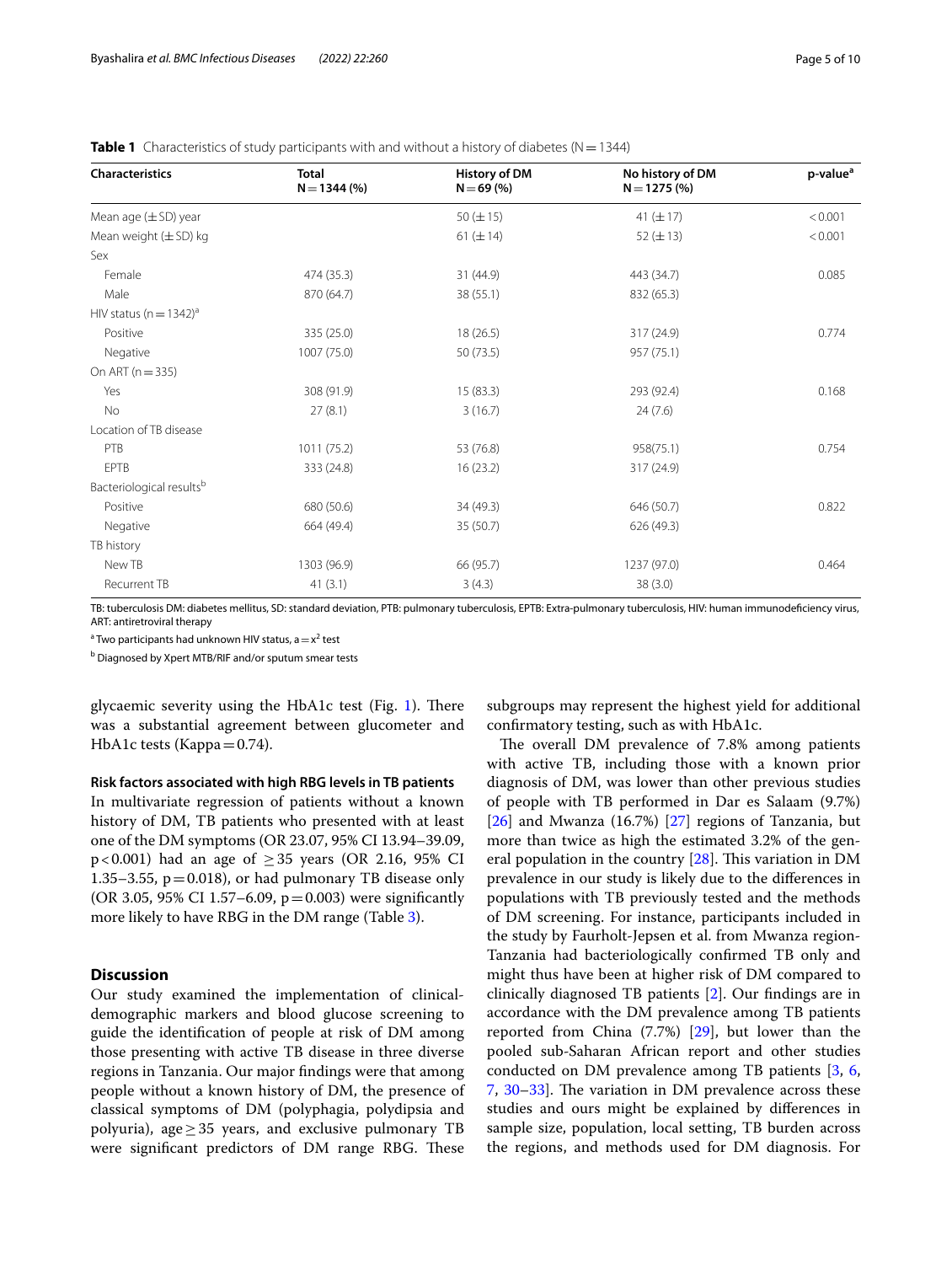| Characteristics           | DM ( $\geq$ 11.1)<br>$N = 36(%)$ | p-value | Pre-DM (7.8-11.0)<br>$N = 82(%)$ | Normal $(7.8)$<br>$N = 1157(%)$<br>(Reference) | p-value  |
|---------------------------|----------------------------------|---------|----------------------------------|------------------------------------------------|----------|
| Mean age $(\pm SD)$ year  | 50 $(\pm 14)$                    | 0.001   | $46 (\pm 18)$                    | 40 $(\pm 17)$                                  | 0.001    |
| Mean weight $(\pm$ SD) kg | $61 (\pm 16)$                    | 0.001   | $55(\pm 15)$                     | 51 ( $\pm$ 13)                                 | 0.064    |
| Sex                       |                                  |         |                                  |                                                |          |
| Female                    | 15(41.7)                         | 0.376   | 18 (22.0)                        | 410 (35.4)                                     | 0.011    |
| Male                      | 21 (58.3)                        |         | 64 (78.0)                        | 747 (64.6)                                     |          |
| HIV status                |                                  |         |                                  |                                                |          |
| Positive                  | 8(22.2)                          | 0.710   | 18 (22.0)                        | 291 (25.2)                                     | 0.518    |
| Negative                  | 28 (77.8)                        |         | 64 (78.0)                        | 866 (74.8)                                     |          |
| On ART ( $n = 317$ )      |                                  |         |                                  |                                                |          |
| Yes                       | 8 (100)                          | 0.473   | 14 (77.8)                        | 267 (91.8)                                     | $0.063*$ |
| No                        | 0(0.0)                           |         | 4(22.2)                          | 24(8.2)                                        |          |
| Type of TB                |                                  |         |                                  |                                                |          |
| PTB                       | 28 (77.8)                        | 0.710   | 68 (82.9)                        | 862 (74.5)                                     | 0.095    |
| <b>EPTB</b>               | 8(22.2)                          |         | 14(17.1)                         | 295 (74.5)                                     |          |
| TB history                |                                  |         |                                  |                                                |          |
| New TB                    | 35 (97.2)                        | 0.942   | 80 (97.6)                        | 1122 (97.0)                                    | $0.551*$ |
| Recurrent TB              | 1(2.8)                           |         | 2(2.4)                           | 35(3.0)                                        |          |
| Bacteriological status    |                                  |         |                                  |                                                |          |
| Positive                  | 17(47.2)                         | 0.675   | 47 (57.3)                        | 582 (50.3)                                     | 0.219    |
| Negative                  | 19 (52.8)                        |         | 35 (42.7)                        | 575 (49.7)                                     |          |
| DM symptoms               |                                  |         |                                  |                                                |          |
| Polydipsia (Yes, n = 51)  | 12(33.3)                         | < 0.001 | 10(12.2)                         | 29(2.5)                                        | < 0.001  |
| Polyphagia (Yes, n = 72)  | 13(36.1)                         | < 0.001 | 24 (29.3)                        | 35(3.0)                                        | < 0.001  |
| Polyuria (Yes, n = 99)    | 18 (50.0)                        | < 0.001 | 32 (39.0)                        | 49 (4.2)                                       | < 0.001  |
| $\geq$ One DM symptoms    |                                  |         |                                  |                                                |          |
| Yes                       | 22(61.1)                         | < 0.001 | 37(45.1)                         | 74 (6.4)                                       | < 0.001  |
| No                        | 14 (38.9)                        |         | 45 (54.9)                        | 1083 (93.6)                                    |          |

<span id="page-5-0"></span>**Table 2** Characteristics of tuberculosis participants screened for diabetes mellitus by random blood glucose excluding previously known diabetic patients ( $N=1275$ )

RBG: Random blood glucose

<sup>a</sup> Fishers Exact test was used

instance, the background rate of DM in the general population of India is much higher than in Tanzania and most of the African continent and likely explains the diferences in screening yield in studies from the Indian subcontinent compared to those in sub-Saharan Africa [\[30](#page-9-1), [34\]](#page-9-3).

DM symptoms (polyuria, polyphagia and polydipsia) have been established as cardinal symptoms for presuming DM, particularly type 2 DM, in the general population [[2\]](#page-8-10). Our study observed that only 10% of participants reported yes to at least one DM symptom at baseline, yet 61% of DM cases had at least one of these symptoms. Our study fndings in the Tanzanian context importantly differ from other reports that have previously suggested that DM symptoms are non-specifc to individuals with TB/ DM [\[2](#page-8-10), [9\]](#page-8-7). Our findings highlight context-specific screening of TB patients and the use of classical DM symptom

screening as a relatively high-yield and low-cost starting point for further triage to another diagnostic testing. For instance, our study demonstrated that implementation of this algorithm increased the yield of DM detection in TB patients by an absolute 3%, and notably, those patients were rapidly given disease information and triaged to DM tailored management. These findings are in keeping with a report from Nigeria in which implementation of the algorithm not only increased DM diagnostic yield but also proved feasible and acceptable among health care providers [[35\]](#page-9-4).

Variations in contexts across epidemiological settings may be essential to generate local demo-clinical markers, which are cost-efective to both implementers and patients for optimal DM screening in patients with TB. Several studies have reported age above 40 years as a non-modifable risk factor for DM [\[6](#page-8-4), [29,](#page-9-0) [31,](#page-9-5) [35](#page-9-4)]. So it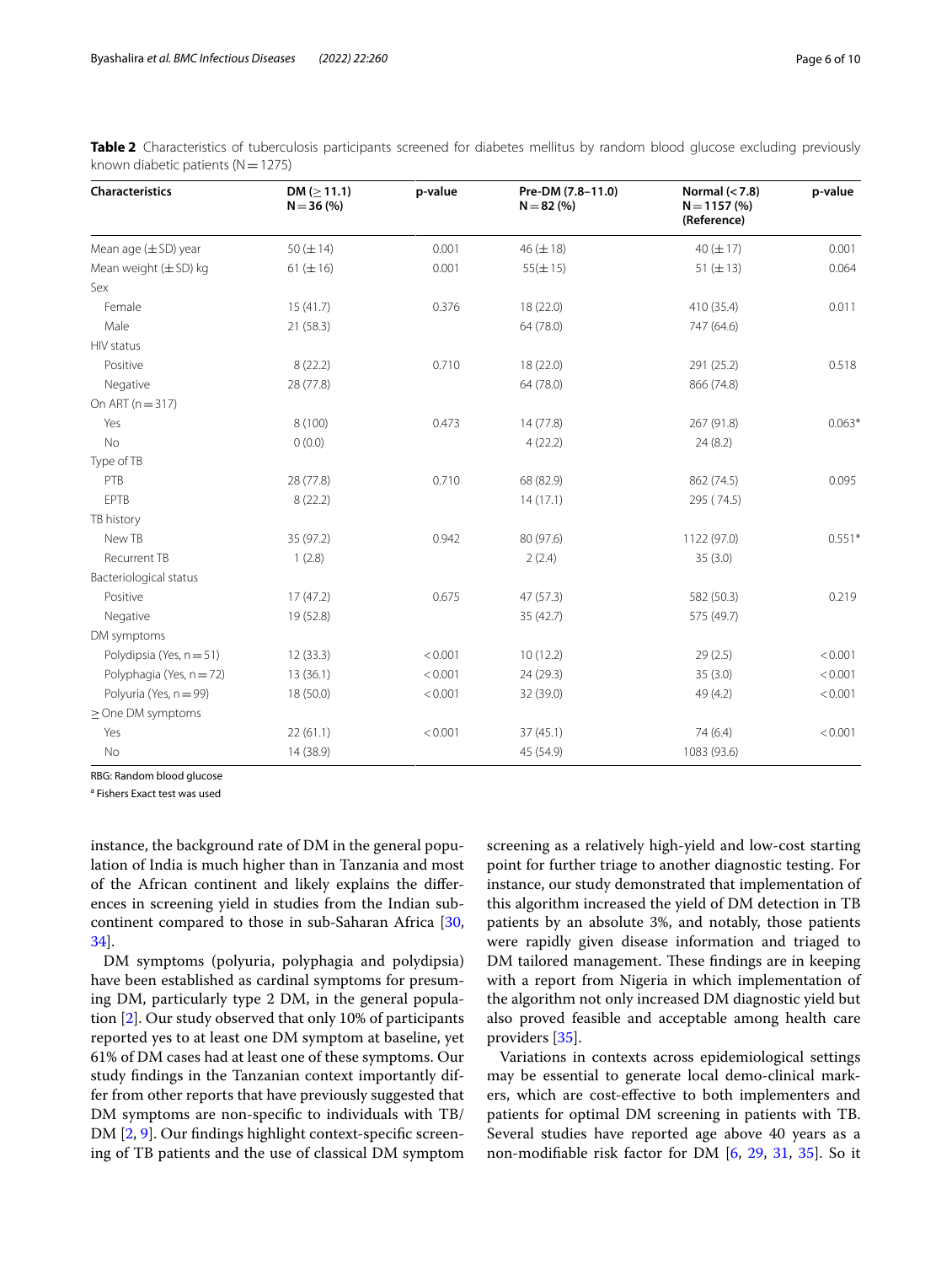| <b>Variables</b>        | <b>Total</b><br>$N = 1275$ | Unadjusted OR (95% CI) | p-value | Adjusted** OR (95% CI) | p-value |
|-------------------------|----------------------------|------------------------|---------|------------------------|---------|
| Sex                     |                            |                        |         |                        |         |
| Female                  | 44 (34.7)                  | Reference              |         |                        |         |
| Male                    | 832 (65.3)                 | $1.41(0.93 - 2.15)$    | 0.106   | $2.21(1.33 - 3.70)$    | 0.002   |
| Age group               |                            |                        |         |                        |         |
| < 35                    | 490 (38.5)                 | Reference              |         |                        |         |
| $\geq$ 35               | 785 (61.5)                 | 2.14 (1.38-3.33)       | 0.001   | $2.16(1.35 - 3.55)$    | 0.018   |
| $\geq$ One DM symptoms  |                            |                        |         |                        |         |
| No                      | 1148 (89.6)                | Reference              |         |                        |         |
| Yes                     | 133 (10.4)                 | 14.64 (9.51-22.52)     | < 0.001 | 23.07 (13.94-39.09)    | < 0.001 |
| HIV status              |                            |                        |         |                        |         |
| Negative                | 958 (75.1)                 | Reference              |         |                        |         |
| Positive                | 317 (24.9)                 | $0.84(0.53 - 1.33)$    | 0.456   | $0.70(0.41 - 1.17)$    | 0.192   |
| On ART                  |                            |                        |         |                        |         |
| <b>No</b>               | 28 (91.2)                  | Reference              |         |                        |         |
| Yes                     | 289 (8.8)                  | $0.49(0.16 - 1.55)$    | 0.219   |                        |         |
| Location of TB          |                            |                        |         |                        |         |
| <b>EPTB</b>             | 317 (24.9)                 | Reference              |         |                        |         |
| PTB                     | 958 (75.1)                 | 1.49 (0.92-2.42)       | 0.103   | 3.05 (1.57-6.09)       | 0.003   |
| TB history              |                            |                        |         |                        |         |
| New TB                  | 38(3.0)                    | Reference              |         |                        |         |
| <b>Recurrent TB</b>     | 1237 (97.0)                | $1.20(0.42 - 5.01)$    | 0.769   | $1.06(0.33 - 5.01)$    | 0.925   |
| Bacteriological results |                            |                        |         |                        |         |
| Negative                | 629 (49.3)                 | Reference              |         |                        |         |
| Positive                | 646 (50.7)                 | $1.17(0.80 - 1.71)$    | 0.416   | $1.09(0.65 - 1.85)$    | 0.741   |

<span id="page-6-0"></span>**Table 3** Multivariate analysis to assess factors associated with high RBG levels among TB patients without a known history of DM  $(N=1275)$ 

OR: Odds ratio, CI: confdence interval

\*\*Adjusted for sex, age, DM symptoms, HIV, type of TB, TB registration group, and bacteriological results. Logistic regression analyses were used

was expected that we observed that TB patients identifed with DM range RBG or with a known history of DM were signifcantly older than those with TB alone, similar to other studies of DM screening among people with TB [[36\]](#page-9-6). Our analyses used an age cut-off of  $\geq$  35 years to identify those at higher risk of DM range RBG. A similar observation was made in a study from Zambia, where the mean age of people with DM and TB was 33 years [\[37](#page-9-7)]. In contrast, studies from other regions with lower TB prevalence have noted much older subgroups with TB/DM [[38\]](#page-9-8), highlighting the importance of screening strategies based on the local epidemiological context [[2](#page-8-10)].

Furthermore, our study observed that pulmonary TB was associated with a higher RBG range in TB patients compared to those patients with extra-pulmonary TB. This finding is consistent with other studies, which have found, on average, a threefold higher risk of DM in pulmonary TB patients compared to those with extra-pulmonary TB [[31,](#page-9-5) [39](#page-9-9), [40](#page-9-10)]. Other evidence has shown that TB patients with concurrent DM present clinically with

more pulmonary cavities  $[41]$  $[41]$  than patients with TB alone, resulting in a higher sputum bacterial load [\[42](#page-9-12)].

Our study found that 26 (7.8%) TB/HIV co-infected participants had DM, and three of them were not on ARTs. A prior study in Dar es Salaam observed that TB patients with HIV not on ART had a higher risk of developing DM than those on ART [\[43\]](#page-9-13). Other studies of TB observed that those living with HIV had a reduced risk of DM compared to those without HIV [[27](#page-8-26), [44](#page-9-14)]. Nevertheless, dual TB/DM and TB/HIV are known independent risk factors for poor TB treatment outcomes [[43,](#page-9-13) [45](#page-9-15), [46](#page-9-16)]. Therefore, given our findings of distinct subpopulations with TB/DM and TB/DM/HIV, further implementation studies in Tanzania should focus on early linkage to and retention in collaborative and multidisciplinary care.

We noted important regional diferences in the uptake of the screening procedures and yield of diagnosing DM range RBG. We observed that only 17% of the total TB patients registered in Dar es Salaam, 23% in Iringa, and 14% in Kilimanjaro were screened for DM during the study period. The lack of screening uptake occurred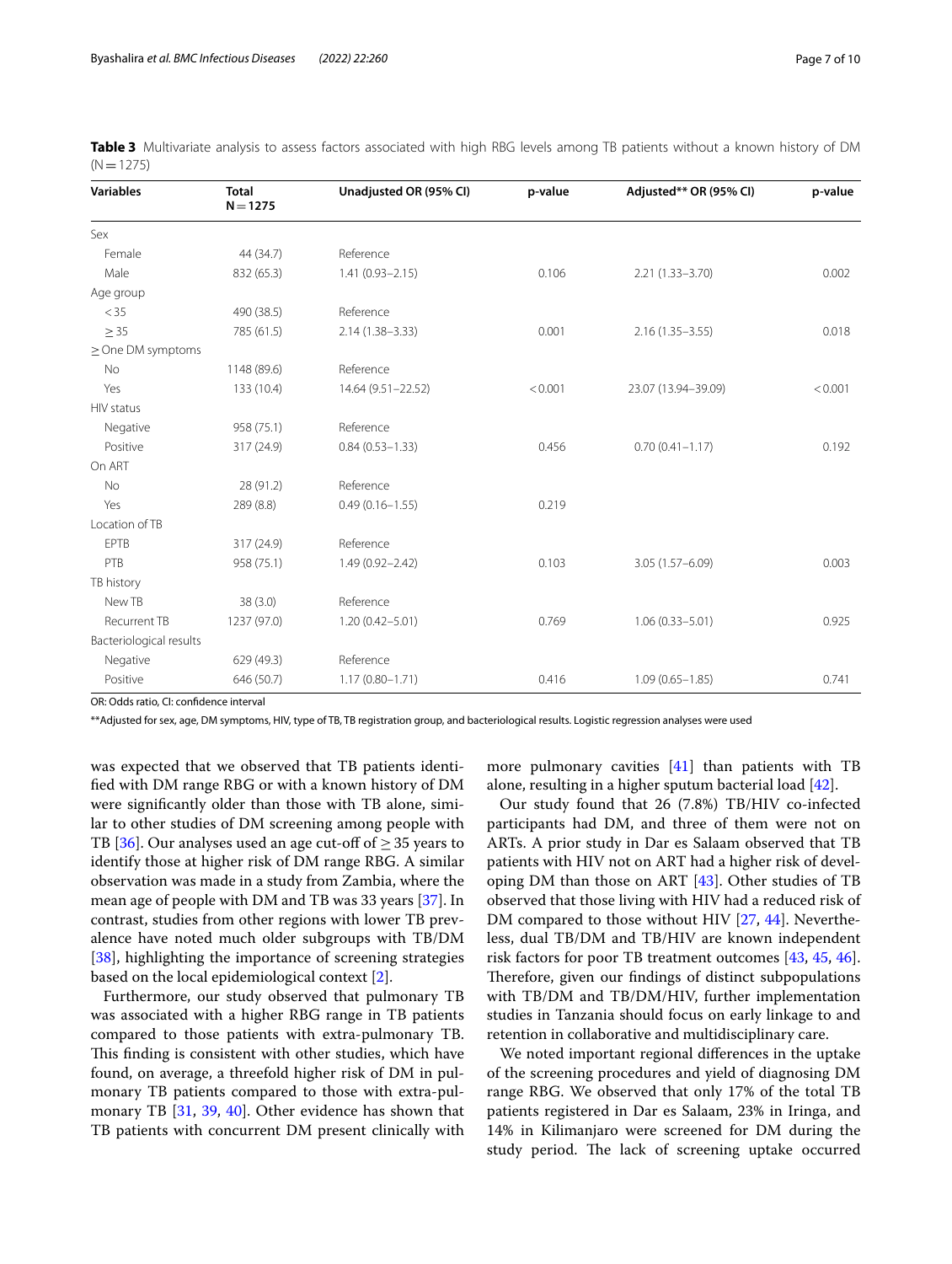despite a refresher training conducted for health care providers on the procedures and inventory assurance for all necessary tools for DM screening. However, our fndings of these initial efforts are in line with other studies which have observed low uptake of DM screening during early practice change [\[14,](#page-8-13) [31,](#page-9-5) [47](#page-9-17)]. Lower than expected uptake of DM screening in our study may be explained by the fact that we implemented the study during the COVID-19 pandemic, where more resources and personnel were occupied with COVID-19 response activities. Nevertheless, a focused review of the screening procedures with front-line health care workers toward screening practice improvement is underway and beyond the scope of the current discussion.

A major strength of the study is the systematic implementation across three demographically diferent regions in Tanzania and the use of both diagnostic testing with RBG and HbA1c for assessing RBG severity, as well as the use of DM clinical symptoms. Yet given the implementation in routine clinical settings, the study had several potential limitations. First, a smaller than expected percentage of TB patients were screened for DM, which raises the possibility of selection bias if healthcare providers preferentially perform screening in those suspected to have DM. Secondly, analysis of the risk factors was based on the RBG results and not on the HbA1c. RBG has a lower sensitivity than HbA1c [\[48](#page-9-18)], and there is the potential of missing DM patients who present with wasting disease secondary to TB disease and did not have a DM range RBG at presentation, which otherwise would have underestimated the true prevalence of DM. Furthermore, RBG and HbA1c testing at the time of TB diagnosis do not fully diferentiate transient TB disease-induced hyperglycaemia that resolves with TB treatment alone and may falsely overestimate DM prevalence if glycaemia screening is not performed at the end of TB treatment.

We have yet to perform longer-term follow-up in patients with DM range RBG or HgbA1c to determine the persistence of the hyperglycaemia phenotype and to determine late-stage TB treatment outcomes or DMrelated complications. Lastly, we did not have height measures, and therefore we could not calculate body mass index (kg/m<sup>2</sup>), which may be a better measure for relative anthropometric categories than weight alone to predict the risk of developing DM.

## **Conclusion**

Among patients with active TB in three representative regions in Tanzania, the overall prevalence of DM was 7.8%, and a further 6.4% were at high risk of DM based on pre-DM range RBG measurements at the time of TB diagnosis. Clinical-demographic markers such as at least one classic DM symptom, pulmonary TB, and age of 35 years or above were independent predictors for DM range RBG. These markers are recommended to prioritize further diagnostic testing and earlier co-management of hyperglycaemia and TB.

#### **Abbreviations**

ADEPT: Adaptive Diseases Control Expert Program in Tanzania; ART: Antiretroviral therapy; CI: Confdence intervals; COVID: Coronavirus disease; DM: Diabetes mellitus; EDTA: Ethylenediamine tetraacetic acid; EPTB: Extra-pulmonary tuberculosis; HbA1c: Glycated haemoglobin; HIV: Human immunodefciency virus; NIMR: Nation Institute for Medical Research; OR: Odds ratio; POC: Point of care; PTB: Pulmonary tuberculosis; RBG: Random blood glucose; SD: Standard deviation; SPSS: Statistical package for the social science.

#### **Acknowledgements**

We acknowledge the participation of Dar es Salaam, Iringa and Kilimanjaro Regional Administrative and Local Government Authorities to grant permission to implement this study. We recognize all health care providers from respective health facilities for their assistance during recruitment and data collection. Finally, we acknowledge all participants for their voluntary participation in the study.

#### **ADEPT consortium members and their affiliations:**

Kenneth Byashalira—Kilimanjaro Christian Medical University College, Moshi, Tanzania, United Rep; Kibong'oto Infectious Disease Hospital, Sanya Juu, Siha, Tanzania, United Rep. Nyasatu Chamba—Kilimanjaro Christian Medical University College, Moshi, Tanzania, United Rep.; Kilimanjaro Christian Medical Centre, Moshi, Tanzania, United Rep. Yosra Alkabab—Division of Infectious Diseases and International Health, University of Virginia, USA. Peter Mbelele— Kibong'oto Infectious Disease Hospital, Sanya Juu, Siha, Tanzania, United Rep. Nyanda Ntinginya—National Institute of Medical Research, Mbeya Medical Research Centre, Mbeya, Tanzania, United Rep. Kaushik Ramaiya—Shree Hindu Mandal Hospital, Dar es Salaam, Tanzania, United Rep. Mohamed Z. Alimohamed—Shree Hindu Mandal Hospital, Dar es Salaam, Tanzania, United Rep.; Department of Haematology and Blood Transfusion, Muhimbili University of Health and Allied Sciences, Dar es Salaam. Scott Heysell—Division of Infectious Diseases and International Health, University of Virginia, USA. Blandina T. Mmbaga—Kilimanjaro Christian Medical University College, Moshi, Tanzania, United Rep.; Kilimanjaro Christian Medical Centre, Moshi, Tanzania, United Rep.; Kilimanjaro Clinical Research Institute, Moshi, Tanzania, United Rep. Ib C. Bygbjerg—Global Health Section, Department of Public Health, University of Copenhagen, Denmark. Dirk L. Christensen—Global Health Section, Department of Public Health, University of Copenhagen, Denmark. Stellah Mpagama—Kilimanjaro Christian Medical University College, Moshi, Tanzania, United Rep.; Kibong'oto Infectious Disease Hospital, Sanya Juu, Siha, Tanzania, United Rep. Troels Lillebaek—Global Health Section, Department of Public Health, University of Copenhagen, Denmark; International Reference Laboratory of Mycobacteriology Statens Serum Institut, Copenhagen, Denmark. Jan-Willem Afenaar—Rijksuniversiteit Groningen, Groningen, The Netherlands.

#### **Authors' contributions**

Study design—KB, SM, TL, NC, BM, and DLC; provided technical inputs in the proposal—All authors; Secured the funding for the project from the Ministry of Foreign Afairs of Denmark—DLC, ICB, SM, BM and KR; Fieldwork and data acquisition- KB, NC, PM; Data analysis and interpretation- KB, PM, YA, SM, DLC, TL, NC and SH; Writing, editing and submitting the manuscript—KB and inputs from all authors; All authors read and approved the fnal manuscript.

#### **Funding**

This implementation study was funded by the Danish Ministry of Foreign Afairs (Ref No. 17-03-UK). YA was supported by the American Society of Tropical Medicine and Hygiene/Burroughs Welcome Fund. The funders had no role in study design, data collection and analysis, decision to publish, or preparation of the manuscript.

#### **Availability of data and materials**

Data used in this study are only available under restricted access through authors due to Tanzanian data protection legislation. However, data and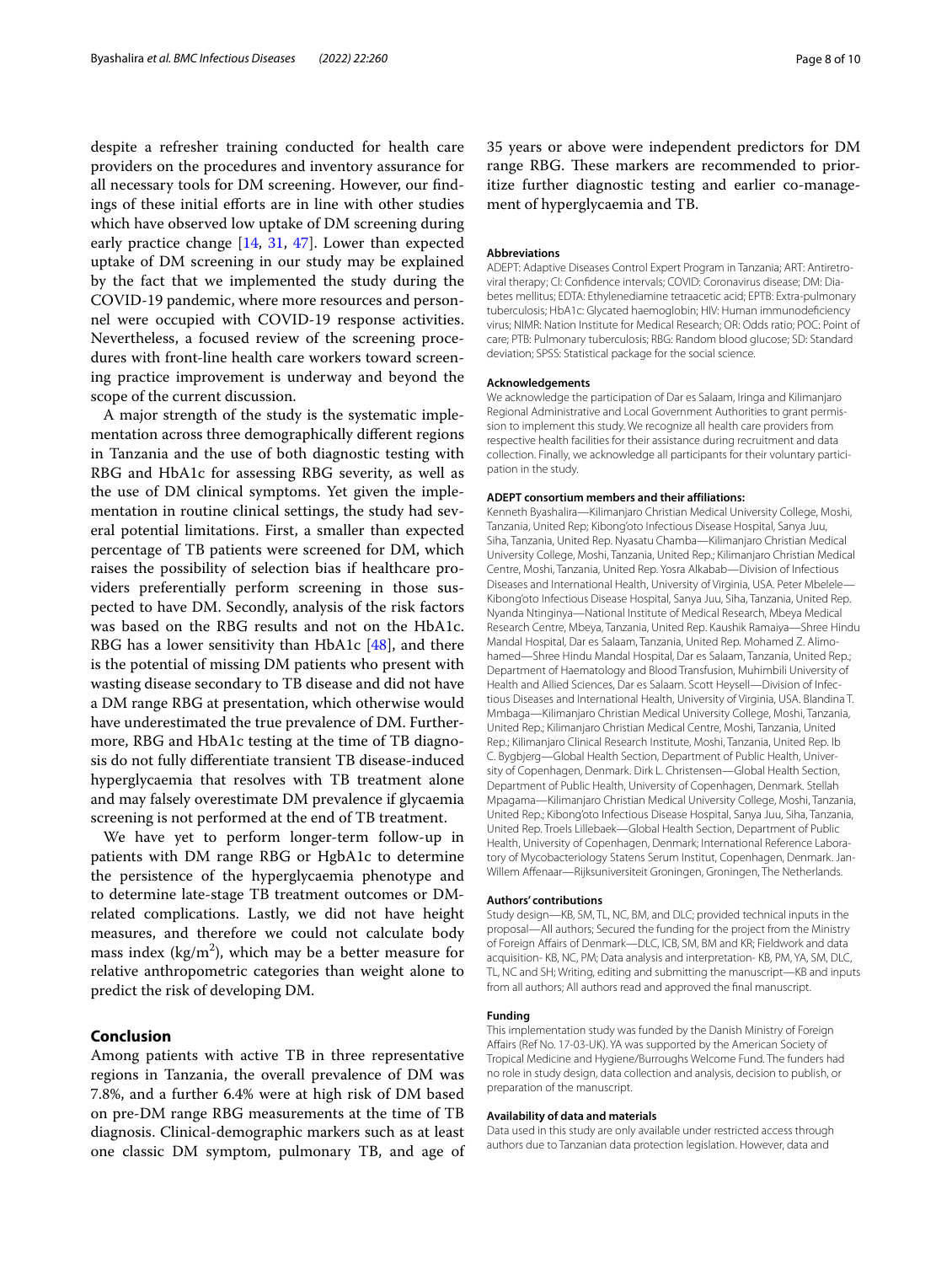materials used in this manuscript will be available on request from the corresponding author.

#### **Declarations**

#### **Ethics approval and consent to participate**

The implementation study was approved by the ethics committee of Kilimanjaro Christian Medical University College, and the National Institute for Medical Research in Tanzania.

#### **Consent for publication**

Not applicable.

#### **Accordance statement**

All methods were carried out in accordance with relevant guidelines and regulations.

#### **Informed consent**

This is an implementation study, all participants involved in this study received care services as part of the standard of care according to the national guideline, and international standards for dual TB/DM collaborative services. Participants informed consent and data used in this study were waived by the National Health Research Ethics Review Committee at National Institute for Medical Research (NatHRERc-NIMR) certifcate number NIMR/HQ/R.8a/vol. IX/2988 and the Kilimanjaro Christian Medical College Research Ethics and Review Committee at Kilimanjaro Christian Medical University College (CRERC-KCMUCo) certifcate number 2482.

#### **Competing interests**

The authors declare no conficts of interest, fnancial or otherwise.

#### **Author details**

<sup>1</sup> Kilimanjaro Christian Medical University College, Moshi, United Republic of Tanzania. <sup>2</sup> Kibong'oto Infectious Diseases Hospital, Sanya Juu, P.O. Box: 12, Siha, Kilimanjaro, United Republic of Tanzania. <sup>3</sup>Kilimanjaro Christian Medical Centre, Moshi, United Republic of Tanzania. <sup>4</sup> Kilimanjaro Clinical Research Institute, Moshi, United Republic of Tanzania. <sup>5</sup> Division of Infectious Diseases and International Health, University of Virginia, Charlottesville, USA. <sup>6</sup>National Institute of Medical Research, Mbeya Medical Research Centre, Mbeya, United Republic of Tanzania. <sup>7</sup> Shree Hindu Mandal Hospital, Dar es Salaam, United Republic of Tanzania. <sup>8</sup> Department of Haematology and Blood Transfusion, Muhimbili University of Health and Allied Sciences, Dar es Salaam, United Republic of Tanzania. <sup>9</sup> Division Global Health Section, Department of Public Health, University of Copenhagen, Copenhagen, Denmark. <sup>10</sup>International Reference Laboratory of Mycobacteriology, Statens Serum Institut, Copenhagen, Denmark.

## Received: 8 September 2021 Accepted: 7 March 2022

#### **References**

- <span id="page-8-0"></span>1. Harries AD, Kumar AMV, Satyanarayana S, Lin Y, Kapur A, Zachariah R, et al. Addressing diabetes mellitus as part of the strategy for ending TB. Trans R Soc Trop Med Hyg. 2016;110:173–9.
- <span id="page-8-10"></span>2. Lin Y. Diabetes MELLITUS-TUBERCULOSIS a guide to the essential practice frst edition. 2019.
- <span id="page-8-1"></span>3. Mahteme MH, Bjune GA, Yimer SA. Prevalence and associated factors of tuberculosis and diabetes mellitus comorbidity: a systematic review. PLoS ONE. 2017;12(4):e0175925. [https://doi.org/10.1371/journal.pone.0175925.](https://doi.org/10.1371/journal.pone.0175925)
- <span id="page-8-2"></span>4. World Health Organization (WHO). Global Tuberculosis Report 2019. Geneva: World Health Organization; 2019.
- <span id="page-8-3"></span>5. Mcmurry HS, Mendenhall E. Coprevalence of type 2 diabetes mellitus and tuberculosis in low-income and middle-income countries: a systematic review. 2018;21:1280–7.
- <span id="page-8-4"></span>6. Mave V, Meshram S, Lokhande R, Kadam D, Dharmshale S, Bharadwaj R. Prevalence of dysglycemia and clinical presentation of pulmonary tuberculosis in Western India. Int J Tuberc Lung Dis. 2017;21(August):1280–7.
- <span id="page-8-5"></span>7. Alebel A, Wondemagegn AT, Tesema C, Kibret GD, Wagnew F, Petrucka P, et al. Prevalence of diabetes mellitus among tuberculosis patients in Sub-Saharan Africa : a systematic review and meta-analysis of observational studies. 2019;(March).
- <span id="page-8-6"></span>8. Report A. Annual report. 2016.
- <span id="page-8-7"></span>9. Workneh MH, Bjune GA, Yimer SA. Diabetes mellitus is associated with increased mortality during tuberculosis treatment: a prospective cohort study among tuberculosis patients in South-Eastern Amahra Region Ethiopia. Infect Dis Poverty. 2016;5(1):45–54.
- <span id="page-8-8"></span>10. Faurholt-jepsen D, Range N, Praygod G, Jeremiah K, Faurholt- M, Aabye MG, et al. The association between conventional risk factors and diabetes is weak among urban Tanzanians. Diabetes Care. 2014;37(January):5–6.
- <span id="page-8-9"></span>11. Baker MA, Harries AD, Jeon CY, Hart JE, Kapur A, Lönnroth K, et al. The impact of diabetes on tuberculosis treatment outcomes: a systematic review. BMC Med. 2011;9:81.
- <span id="page-8-11"></span>12. Kansal HM, Srivastava S, Bhargava SK. REFERENCES. 2015;28(1):58–60.
- <span id="page-8-12"></span>13. Development C. National guidelines for collaborative care and control of tuberculosis and diabetes acknowledgment. 2018;(June).
- <span id="page-8-13"></span>14. Soe TK, Soe KT, Satyanarayana S, Saw S, San CC, Aung ST. Gaps in implementing bidirectional screening for tuberculosis and diabetes mellitus in Myanmar: an operational research study. Trop Med Infect Dis. 2020;5(1):19.
- <span id="page-8-14"></span>15. Shayo FK. Availability and readiness of diabetes health facilities to manage tuberculosis in Tanzania: a path towards integrating tuberculosisdiabetes services in a high burden setting? 2019;1–7.
- <span id="page-8-15"></span>16. Suhuyini R, Id S, Hlongwana KW. Barriers and facilitators to bidirectional screening of TB-DM in Ghana: healthcare workers' perspectives. PLoS ONE. 2020. <https://doi.org/10.1371/journal.pone.0235914>.
- <span id="page-8-16"></span>17. Mpagama SG, Mbelele PM, Chongolo AM, Lekule IA, Lyimo JJ, Kibiki GS, et al. Gridlock from diagnosis to treatment of multidrug-resistant tuberculosis in Tanzania: low accessibility of molecular diagnostic services and lack of healthcare worker empowerment in 28 districts of 5 high burden TB regions with mixed methods evaluation. BMC Public Health. 2019;19(1):1–11.
- <span id="page-8-17"></span>18. Mpagama SG, Ramaiya K, Lillebæk T, Boer D, Ntinginya NE, Mmbaga BT, et al. Protocol for establishing an Adaptive Diseases control Expert Programme in Tanzania (ADEPT) for integrating care of communicable and non-communicable diseases using tuberculosis and diabetes as a case study. BMC Open. 2021;11:e041521.
- <span id="page-8-18"></span>19. Mhalu G, Hella J, Mhimbira F, Said K, Mosabi T, Mlacha YP, et al. Pathways and associated costs of care in patients with confrmed and presumptive tuberculosis in Tanzania: a cross-sectional study. BMJ Open. 2019;9(4):1–13.
- <span id="page-8-19"></span>20. Internation Diabetes Federation. IDF diabetes atlas Ninth. Dunia: IDF; 2019. p. 168.
- <span id="page-8-20"></span>21. Shidam UG, Roy G, Sahu SK, Kumar SV, Ananthanarayanan PH. Screening for diabetes among presumptive tuberculosis patients at a tertiary care centre in Pondicherry, India. Int J Tuberc Lung Dis. 2015;19(December 2014):1163–8.
- <span id="page-8-21"></span>22. NBS. National Beaural of Statistics: 2012 population and housing census population distribution by administrative areas. Natl Bur Stat Minist Financ. 2012;56.
- <span id="page-8-22"></span>23. Fakult P, Blanco B, Massagno A, Basel S. Comorbidity between communicable and non-communicable diseases: the example of the dual burden of tuberculosis and diabetes in Dar es Salaam, Tanzania. 2016.
- <span id="page-8-23"></span>24. United THE, Of R, Health MOF, Development C, Aids N, Programme C. the United Republic of Tanzania the National. 2019;(January).
- <span id="page-8-24"></span>25. Stanifer JW, Cleland CR, Makuka GJ, Egger JR, Maro V, Maro H, et al. Prevalence, risk factors, and complications of diabetes in the Kilimanjaro region: a population-based study from Tanzania. PLoS ONE. 2016;11(10):1–13.
- <span id="page-8-25"></span>26. Munseri PJ, Kimambo H, Pallangyo K. Diabetes mellitus among patients attending TB clinics in Dar es Salaam: a descriptive cross-sectional study. BMC Infect Dis. 2019;19(1):915.
- <span id="page-8-26"></span>27. Faurholt-jepsen D, Range N, Praygod G, Jeremiah K, Faurholt- M, Aabye MG, et al. Diabetes is a risk factor for pulmonary tuberculosis: a casecontrol study from Mwanza, Tanzania. PLoS ONE. 2011;6(8):4–8.
- <span id="page-8-27"></span>28. Sariko ML, Mpagama SG, Gratz J, Kisonga R, Saidi Q, Kibiki GS, et al. Glycated hemoglobin screening identifes patients admitted for retreatment of tuberculosis at risk for diabetes in Tanzania. J Infect Dev Ctries. 2016;10(4):423–6.